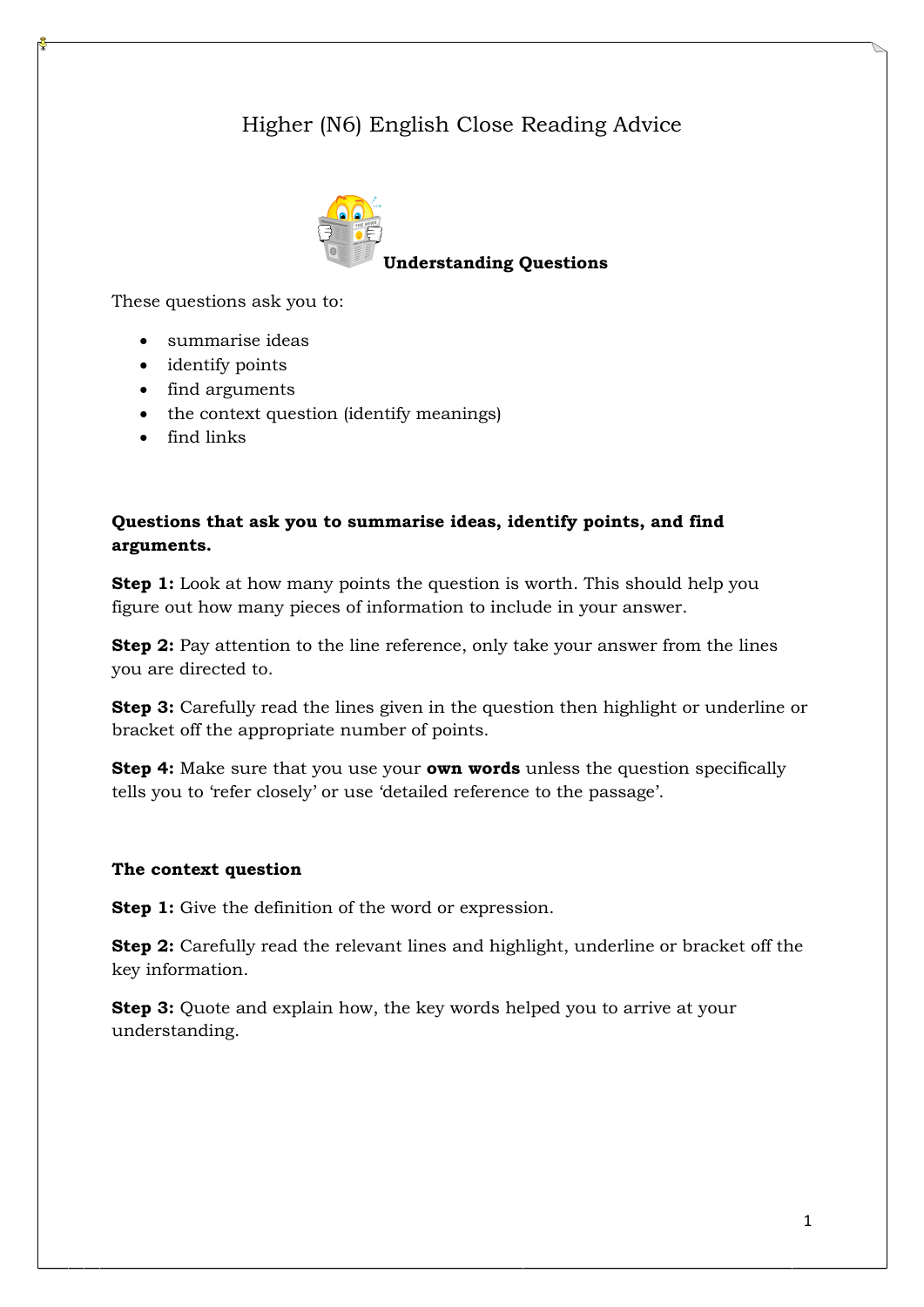# **The link question**

**Step1:** Quote the words from the sentence which refer back to the previous paragraph.

**Step 2:** Explain the connection. Do these words continue the point or do they change the direction of the argument? Explain how by referring to the writer"s ideas.

**Step 3:** Quote the words from the sentence which link to the ideas which follow in the remainder of the paragraph and perhaps beyond.

**Step 4:** Explain the connection. Do these words continue the point or do they change the direction of the argument? Explain how by referring to the writer"s ideas.



# **Analysing Word Choice**

**Step 1:** Identify a relevant word or expression. Underline, highlight or bracket it off.

**Step 2**: Quote it.

**Step 3**: Write down the connotations. Think about the connotations of the word. What ideas do you think of when you see this word? For example, "comfortable" has connotations of warmth, security, happiness… Or "swaggered" has connotations of confidence, casual demeanour …

**Step 4:** Link your answer to what the question asks.



**Step 1:** Identify the image you will focus on. This will be a metaphor, a simile or sometimes personification. Underline, highlight or bracket it off.

**Step 2:** Quote the example of imagery.

**Step 3:** Say what two things are being compared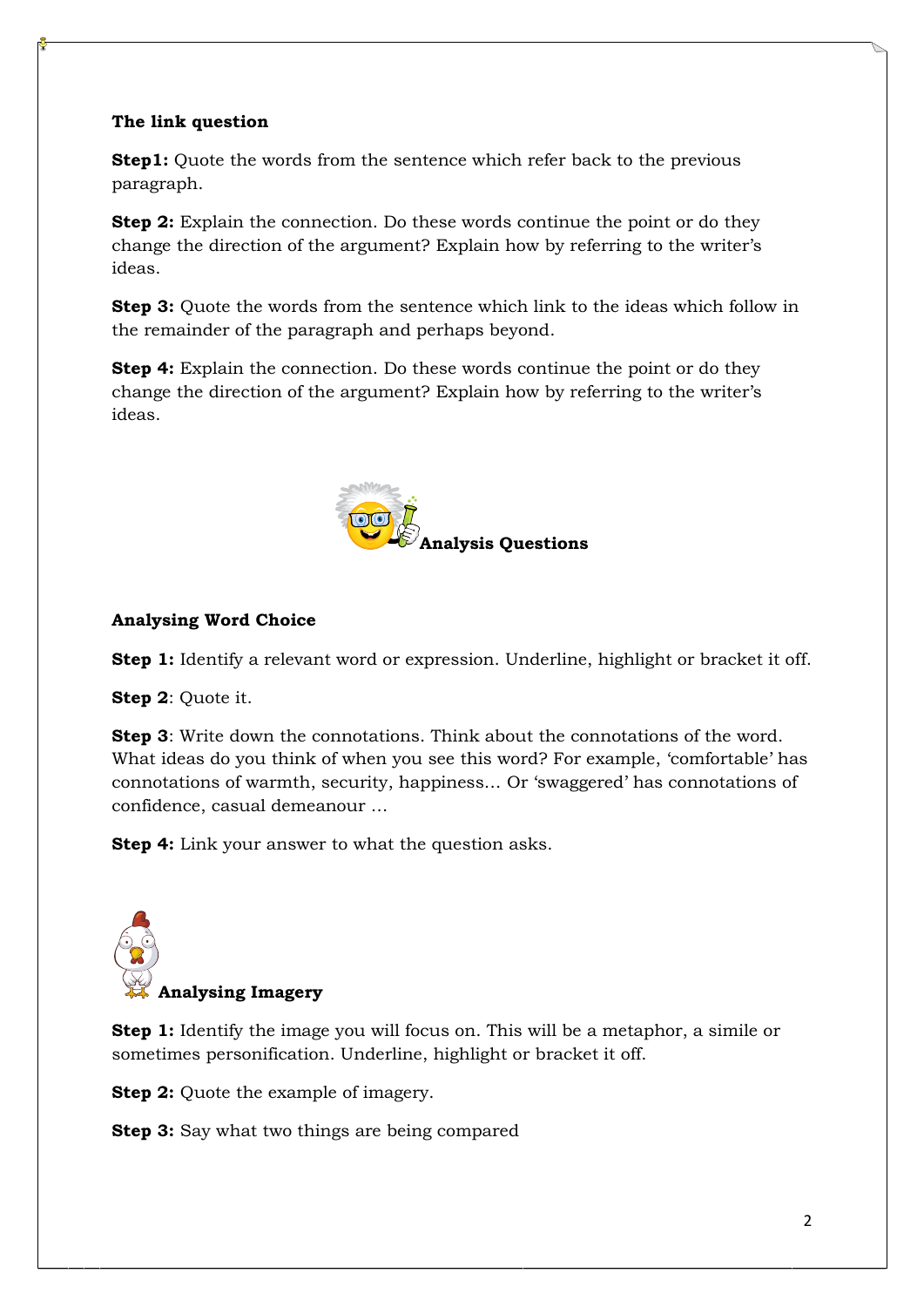**Step 4:** Explain the *literal* meaning of the image. What are its usual characteristics, features, traits, properties?

**Step 5:** Explain the *figurative* meaning of the image. How are these characteristics, features, traits, properties applied in the chosen example?

**Step 6:** Link back to the question using the key words.

For example, from the 2004 Close Reading paper Paranoid Parents:

*How does the writer's use of imagery convey her attitude towards some modern parenting? (2)* 

"Children caged like battery hens". Overly protected children are being compared to factory bred hens which are given very little freedom to exist naturally. So this suggests that children of so called paranoid parents are not being allowed the freedom to thrive naturally or interact freely with their friends but instead are restricted in their movements and social interactions by their parents. This clearly shows that the writer's attitude is critical of such parenting.

#### **Analysing sentence structure**

**Step 1:** Identify a relevant feature of sentence structure. It could be, for example, length, type, word order, repetition, use of conjunctions, punctuation, or listing. Underline, highlight or bracket it off.

**Step 2:** Quote or refer to your chosen example.

**Step 3:** Comment on its effect or impact – you **MUST** explain the reason why the writer has used this feature of sentence structure.

**Step 4:** Link back to the question.

# **Analysing the structure of the passage (sequencing of ideas, line of thought, development of argument).**

**Step 1:** Identify a relevant feature of structure. It could be single sentence paragraphs, introduction and conclusion being linked, contrast in ideas, building ideas to a climax, balancing of one viewpoint with another… Look at the main point being made in each paragraph- topic sentences are a clue.

**Step 2:** Refer to your chosen example.

**Step 3:** Explain its effect.

**Step 4:** Link back to the question.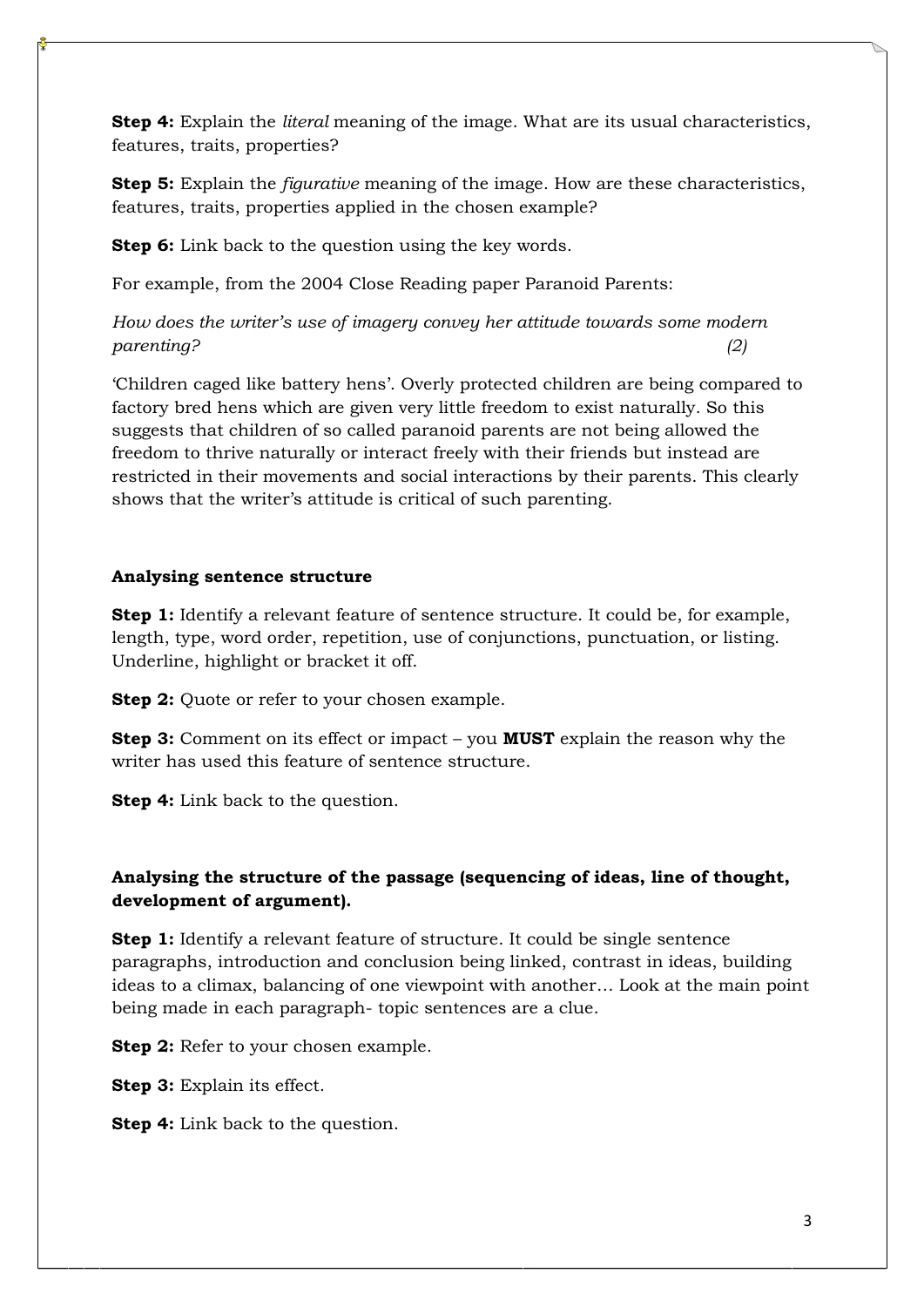

When the tone is identified within the question…

**Step 1:** Identify the word(s) and phrase(s) that are key to creating the tone. Underline, highlight or bracket it (them) off.

**Step 2:** Quote it (them).

**Step 3:** Follow appropriate steps for word choice, imagery or sentence structure, explaining how the feature contributes to the tone.

**Step 4:** Link back to the question.

When the tone is not identified within the question…

**Step 1:** Identify the piece of the passage which highlights the tone. Underline, highlight or bracket it (them) off.

**Step2:** State what the tone is. Remember 'tone' is the underlying feeling or emotion suggested by the writer. You need to use words that re related to emotions when specifying the tone. E.g. angry, hostile, critical, sarcastic, bitter, disapproving or admiring, humorous, nostalgic, tongue-in-cheek…

**Step 3**: Quote the relevant word(s) or phrase(s) which creates the tone.

**Step 4**: Explain how the connotations or the image or the impact of the structure allow you to understand the tone of the section.

**Remember:** Tone relates to *how* something is being said.

Think about the tone of voice that the writer may be using if they were to read it aloud. Look out for the word choice used by the writer to convey their attitude. You must establish the writer's purpose- is it to shock? To entertain? To persuade?

**Examples of tone**: humorous, light-hearted, funny, amusing, sad, ironic, sarcastic, persuasive, argumentative, colloquial, nostalgic, sermonising, frustrated, anger, etc.

For example: *Comment on the tone of this paragraph.*

"Naked and starving children roamed the cemeteries of St. Petersburg at the turn of the century, begging a pittance from mourners. But now it's not just the children. Row upon row of wasted human beings shamble through St. Petersburg. Only when the bodies of the dead start stinking up the slums do the authorities take action."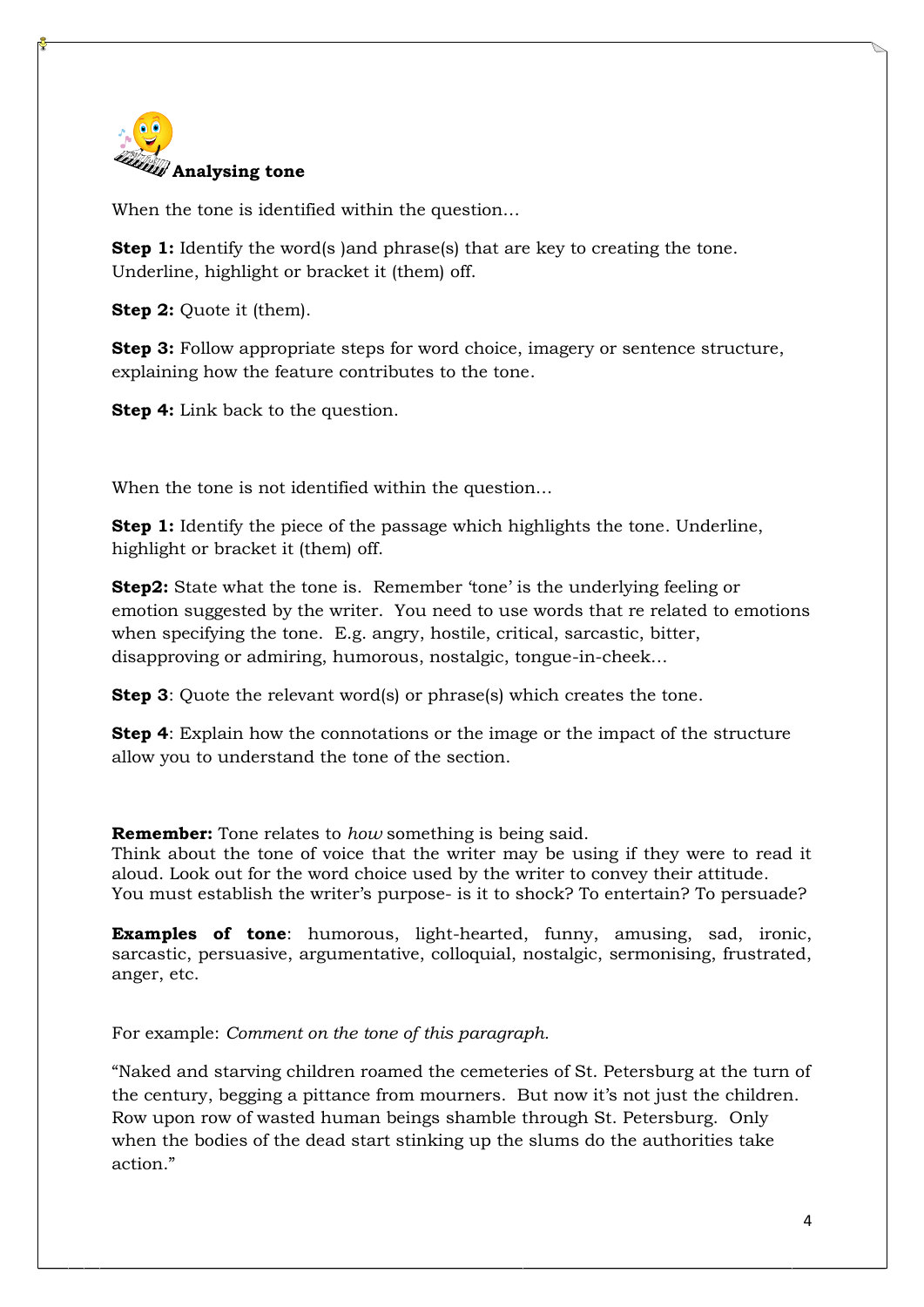#### **Sample Answer:**

"The tone of this paragraph is one of anger and frustration. The writer feels this way about what is happening in his country. The word choice highlights the plight of the homeless, making them sound pitiful, using words and phrases such as: "naked" which implies exposed and vulnerable; "starving", which is extreme hunger; "begging a pittance" suggests desperation and "wasted human beings" implies that there is no point in them existing; they are half-dead already.



These questions ask you to identify and explain features of language. You could be asked to analyse any feature of language, however, the process is still the same. You must:

- Identify
- Quote
- Explain

## **Evaluating a technique**

**Step 1:** Identify the technique you will focus on. This could be a metaphor, a simile, personification or an example of word choice.

**Step 2:** Quote your chosen example.

**Step 3:** Explain the example (Just like in an analysis question).

**Step 4:** Make your judgement. Follow the wording of the question. (Effective, successful...)

## **Evaluating sentence structure**

**Step 1:** Identify a relevant feature of sentence structure. It could be length, type, word order, repetition, use of conjunctions, punctuation, or listing. Underline, highlight or bracket it off.

**Step 2:** Quote or refer to your chosen example.

**Step 3:** Explain its effect.

**Step 4:** Make your judgement. Follow the wording of the question. (Effective, successful...)